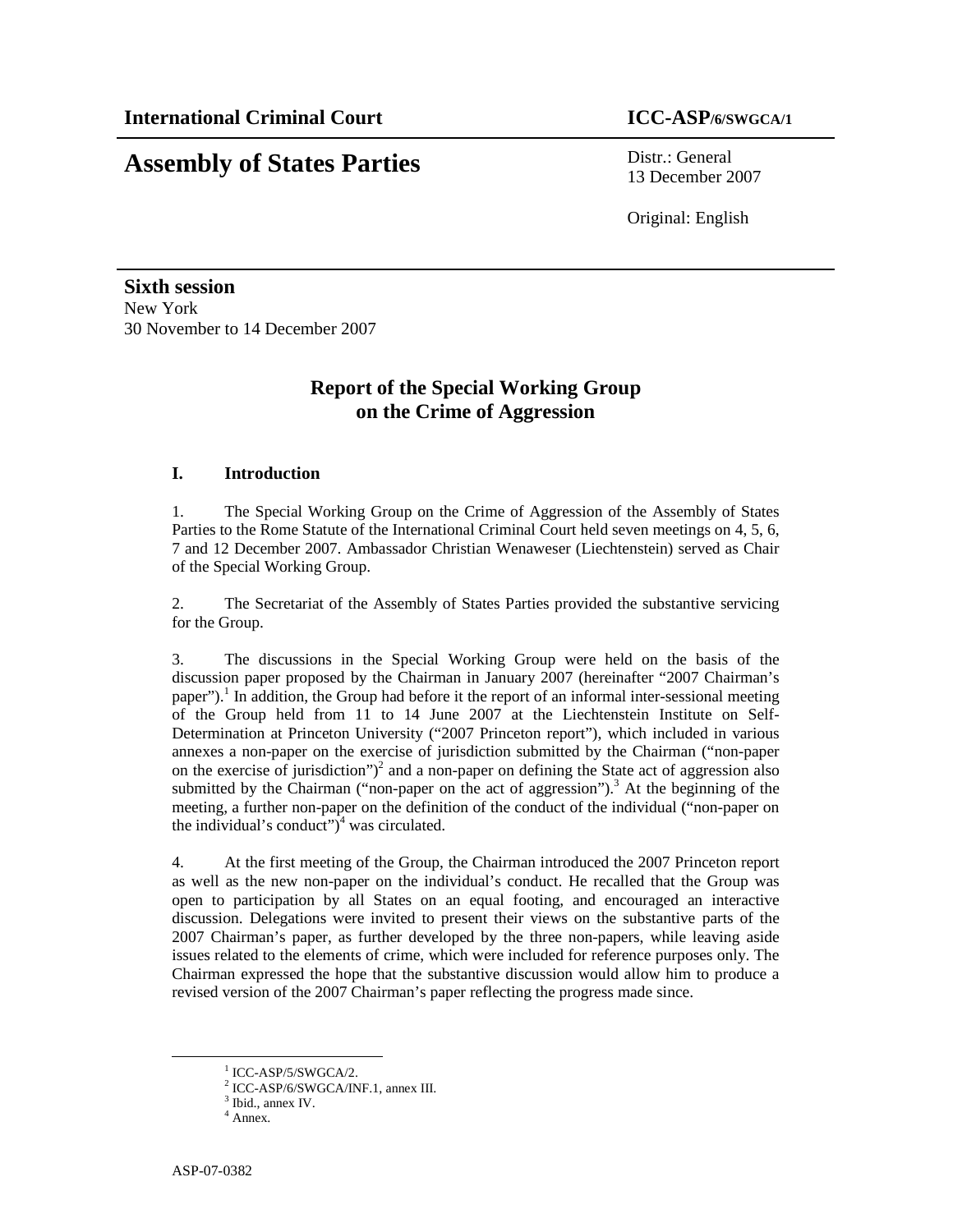5. Delegations welcomed the progress made during the 2007 Princeton meeting. The 2007 Chairman's paper and the three non-papers were considered a sound basis for further discussion.

# **II. The crime of aggression – defining the individual's conduct**

6. Paragraphs 1 and 3 of the 2007 Chairman's paper address the issue of the definition of the individual's conduct, i.e. the "crime" of aggression, as opposed to the State "act" of aggression. It was recalled that discussions on this issue had significantly advanced during the Princeton meeting, and that broad support had been expressed for the approach contained in variant (a) of the Chairman's paper. This approach allows for the various forms of participation contained in article 25, paragraph 3, of the Statute to be applied to the crime of aggression in the same manner as to other crimes under the Statute ("differentiated approach"). At the 2007 Princeton meeting, the Chairman had circulated a revision of his earlier proposal on variant (a) of the Chairman's paper. The revised proposal included the leadership clause as part of the definition of the crime and also reproduced the leadership clause as a new article 25, paragraph 3 bis.

7. The new non-paper on the individual's conduct contained the text of this revised proposal, with one minor editorial change. The opening phrase "For purposes of this Statute" was replaced with the phrase "For the purpose of this Statute" in order to align the text with the corresponding phrases of articles 6, 7 and 8 of the Rome Statute.

8. The non-paper met with broad agreement among delegations, and no suggestions for improving its first paragraph were made. It was emphasized that the first paragraph of the non-paper duly reflected the leadership nature of the crime. Delegations commended the fact that the same structure was used as for other crimes under the Statute. Furthermore, by using the phrase "planning, preparation, initiation or execution", the text closely mirrored the language used at Nuremberg. The use of this phrase also avoided the difficult choice of a conduct verb to link the conduct of the individual to the act of State, and was considered altogether an elegant solution.

9. Delegations also expressed active support or flexibility regarding the second paragraph of the non-paper, which suggests the inclusion of a new paragraph 3 bis in article 25 of the Rome Statute. The paragraph would clarify that the leadership requirement would not only apply to the principal perpetrator to be tried by the Court, but to all forms of participation referred to in article 25 of the Statute, such as aiding and abetting. Some delegations stated that such a provision would be indispensable in ensuring that only leaders were tried, and not ordinary soldiers. A question was raised, however, as to whether this provision would permit more than a single leader of a country to be prosecuted for aggression. Furthermore, it was questioned whether the current text would also encompass persons outside formal government circles who could "shape or influence" the State's action. In response, some delegations considered the language to be sufficiently broad as to permit the prosecution of more than a single leader, including persons outside formal government circles. It was argued that this interpretation would also be consistent with the Nuremberg precedents, which the judges would take into account. Caution was expressed against broadening the wording of the leadership clause, as this might create more problems than it would solve. It was emphasized that, in any event, such concerns should not detract from the agreement reached on paragraph 1 of the non-paper.

10. An editorial change was suggested to bring article 25, paragraph 3 bis, in line with paragraph (3)(e) of the same article, by replacing the opening phrase "With respect to" with "In respect of". Furthermore, a question was raised as to whether the phrase "provisions of the present article shall apply only to persons" was sufficiently clear. On this point, it was clarified that the goal of article 25, paragraph 3 bis, was to ensure the application of the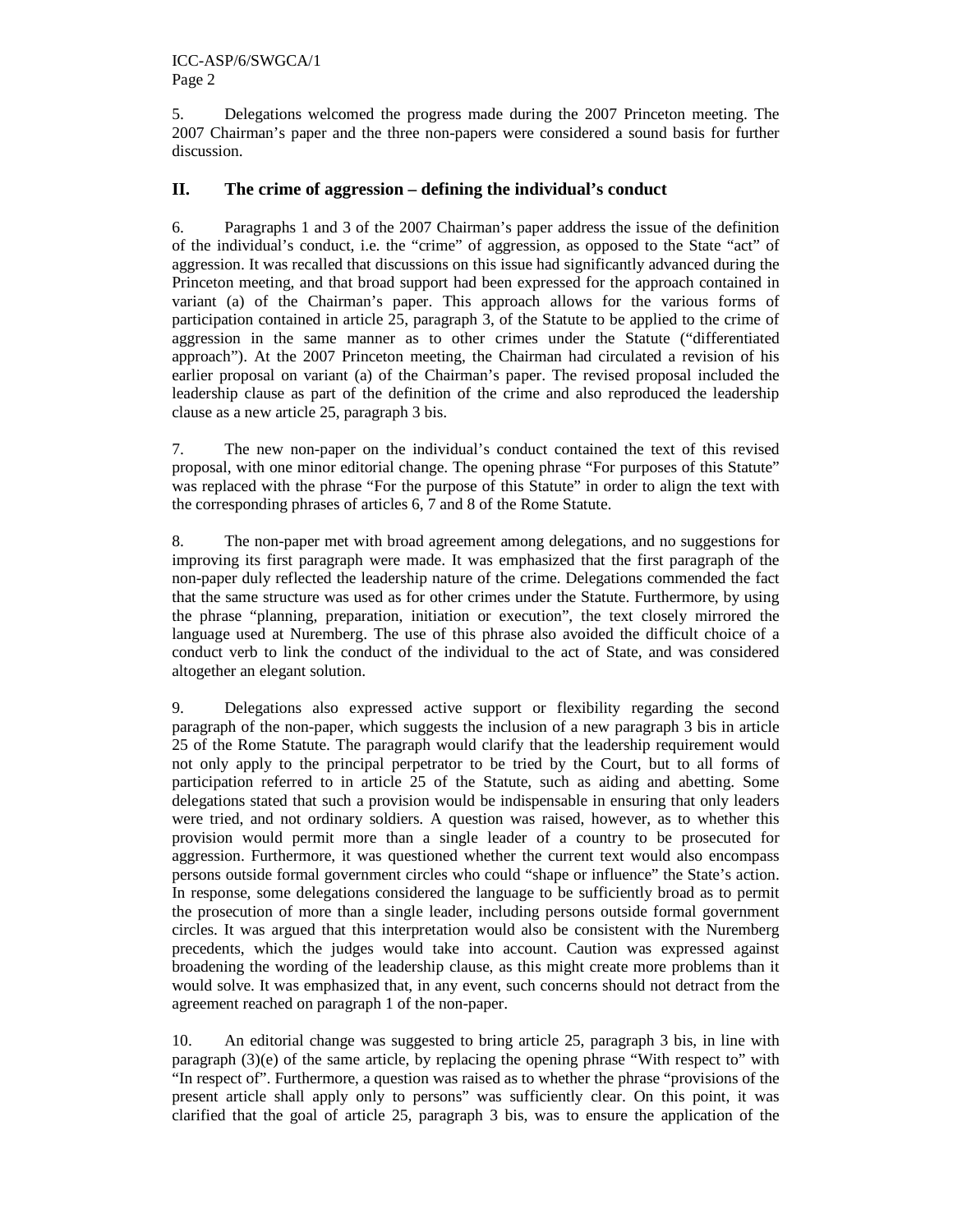leadership requirement to all forms of participation. It was also observed that the other paragraphs of article 25 would not, in any event, be applicable.

11. In response to a query, the Chairman reminded delegations that the question of command responsibility (article 28 of the Rome Statute) would be considered at a later stage.

### **III. The act of aggression – defining the conduct of the State**

12. Discussions on the definition of the "State act" of aggression focused on the nonpaper on the act of aggression, as contained in annex IV to the 2007 Princeton report. The Chairman reminded delegations that the purpose of the non-paper was to illustrate how a provision incorporating the relevant parts of United Nations General Assembly resolution 3314 (XXIX) of 14 December 1974 would look. The ensuing discussion of the non-paper closely resembled the discussion held at the 2007 Princeton meeting on this issue.<sup>5</sup>

#### **"Act of aggression" vs. "armed attack"**

13. Paragraph 1 of the non-paper on the act of aggression contains the terms "act of aggression/armed attack", indicating that a choice has to be made between a reference to an "act of aggression" and a reference to an "armed attack". As at the 2007 Princeton meeting, broad support was expressed for using the term "act of aggression". Those delegations which had previously supported the inclusion of the term "armed attack" indicated that they could accept its deletion.

#### **References to General Assembly resolution 3314 (XXIX)**

14. Broad support was expressed for using resolution 3314 (XXIX) as the basis of the definition of an act of aggression. However, views diverged on how to refer to that resolution, if at all.

15. A number of delegations favoured a reference to resolution 3314 (XXIX) in its entirety, stressing that it was a package and an integral text. The reference to "articles 1 and 3" in paragraph 1 of the non-paper should thus be deleted. Other delegations supported the reference to articles 1 and 3 of the resolution. Otherwise, a future Security Council determination of an act of aggression in accordance with article 4 of the resolution would become binding upon the Court, thereby "legislating into" the Rome Statute. This was particularly difficult to reconcile with the principle of legality in the case of a determination by the Council which clearly went beyond the non-binding guideline contained in resolution 3314 (XXIX). A third position expressed preference for borrowing from the text of the resolution without expressly referring to it, a technique that had been used in article 6 of the Rome Statute in respect of the Genocide Convention. Furthermore, it was recalled that a possible compromise might be found by retaining only one of the two references to the resolution in the non-paper: under this approach, the first paragraph would then end after the phrase "inconsistent with the Charter of the United Nations".

16. A proposal was made to define the act of aggression without copying relevant parts of resolution 3314 (XXIX) into the Rome Statute, but by referring to it in a manner slightly different from the wording currently contained in paragraph 2 of the 2007 Chairman's paper: "For the purposes of paragraph 1, act of aggression means an act contained in the definition comprised in resolution 3314 (XXIX) of 14 December 1974."

<sup>5</sup> ICC-ASP/6/SWGCA/INF.1, paras. 36 to 57.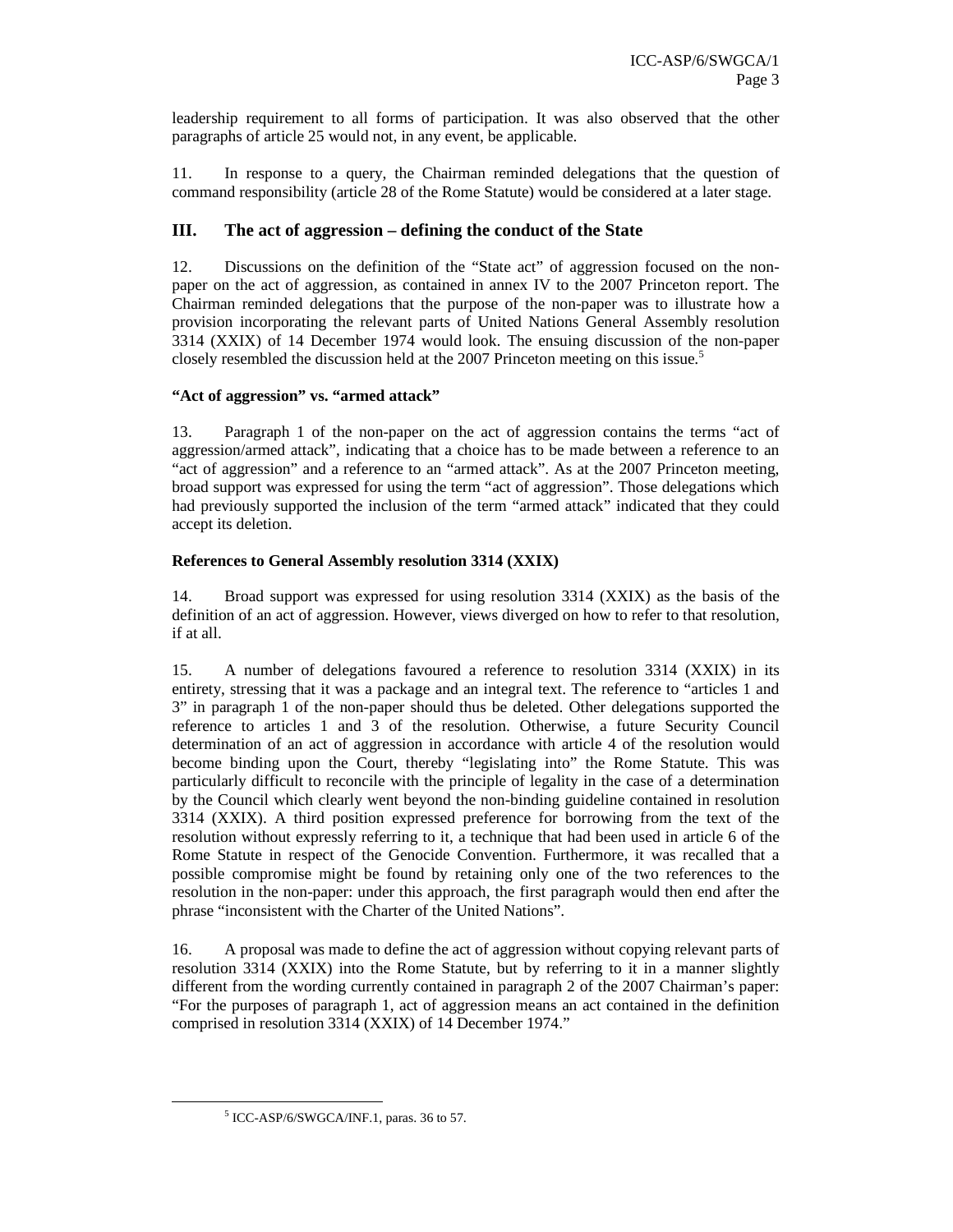#### **The "chapeau" of the definition of aggression**

17. There was limited discussion on the "chapeau" of the definition of aggression, as contained in the first sentence of paragraph 2 of the non-paper. As in Princeton, a suggestion was made to add the word "unlawful" before the phrase "use of armed force". Some participants objected to this suggestion.

#### **List of acts that qualify as an act of aggression**

18. The discussion of the non-paper on the act of aggression focused on the list of acts that qualify as an act of aggression, and similar arguments and positions were expressed as had been during the 2007 Princeton meeting. There was general support for the inclusion of such a list of acts taken from article 3 of resolution 3314 (XXIX). However, views continued to differ as to whether the list of acts should be exhaustive ("closed") or non-exhaustive ("open") – and also whether it was "open" or "closed" in the draft contained in the non-paper. The phrase "Any of the following acts" in particular presented some ambiguity.

19. A number of delegations supported the list as contained in the non-paper. It was emphasized that that list was closed enough to preserve the principle of legality, and at the same time worded in a fairly general manner. Caution was expressed against rewriting the list, as this would create numerous problems.

20. Those favouring a closed list stressed the importance of the principle of legality, as expressed in particular in article 22 of the Statute (*nullum crimen sine lege*). It was suggested that the list could be closed by deleting the reference to resolution 3314 (XXIX), since that resolution clearly stipulated a non-exhaustive list. The suggestion was made that future developments in international law relating to aggression could be included in the Statute in the form of amendments. In this connection, the approach adopted under article 8, paragraph 2 (b) (xx), of the Statute was recalled. There was a need to provide room for future developments in international law and to ensure that future perpetrators would not enjoy impunity. The acts contained in article 3 of resolution 3314 (XXIX) should be seen as a mere list of typical examples of ways in which aggression could be committed. The view was also expressed that this was particularly true due to the developments that had occurred since the adoption of resolution 3314 (XXIX). In addition to the acts listed in that resolution, other acts could now also qualify as acts of aggression.

21. A suggestion was made to add a subparagraph at the end of the list that would read: "Any other act of a similar character which the Security Council determined under article 4 of resolution 3314 (XXIX) to have constituted an act of aggression." The reference to "similar character" was intended to ensure respect for the principle of legality. This suggestion was made on the understanding that under the current text of the non-paper, any act listed would also have to satisfy the criteria for an act of aggression contained in the "chapeau" of the definition. In response, concerns were expressed about the vagueness of the language, respect for the principle of legality, and preserving the independence of the Court.

22. It was proposed to leave the list of acts to the elements of crimes which would be adopted at a later stage. However, reservations were expressed concerning this approach, since the elements of crimes under article 9, paragraph 1, of the Rome Statute were meant to serve as an interpretive aid to the Rome Statute, not as a compensation for lacunae within it.

23. The view was expressed that not all of the acts enumerated in resolution 3314 (XXIX) could be considered to meet the threshold of "most serious crimes of concern to the international community", as required by the Rome Statute. This made the inclusion of a threshold clause all the more important. Furthermore, some delegations emphasized that resolution 3314 was, first and foremost, a political text which had not been formulated to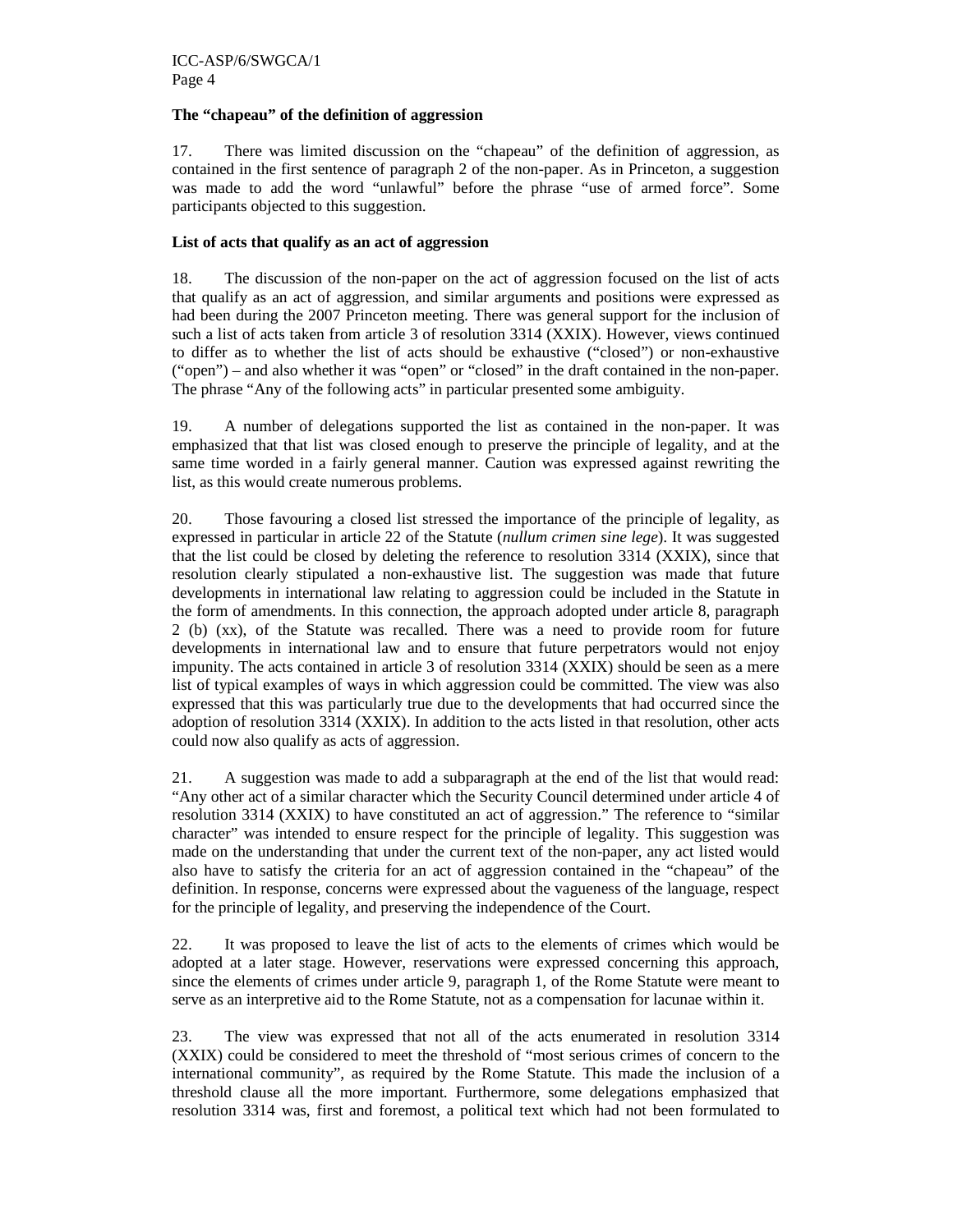serve as the basis for criminal proceedings and that, in its current form, the list of acts enumerated in article 3 of the resolution would be insufficiently precise to qualify the acts of aggression of the Statute with the rigour demanded by criminal law. However, other delegations objected to this assessment.

#### **Autonomy of the Court and the Security Council in determining an act of aggression**

24. In the context of the discussions on the definition of the act of aggression, participants recalled the conclusions of the 2007 Princeton meeting regarding the implications of a future provision on aggression for the Security Council.<sup>6</sup> There was agreement that the Security Council would not be bound by the provisions of the Rome Statute regarding aggression, which would define aggression for the purpose of criminal proceedings against the responsible individuals. In turn, the Court was not bound by a determination of an act of aggression by the Security Council or any other organ outside the Court. The Court and the Security Council thus had autonomous, but complementary roles. The Chairman recalled in this context the importance of an approach which clearly separated issues of definition from issues of jurisdiction.

#### **Qualifying the act of aggression (threshold)**

25. Some delegations commented on the need to include a threshold clause, as currently reflected in two sets of square brackets in paragraph 1 of the 2007 Chairman's paper, qualifying the nature and the object or result of the act of aggression. As at the 2007 Princeton meeting, broad support was expressed for retaining, after the words "act of aggression", the phrase "which, by its character, gravity and scale, constitutes a manifest violation of the Charter of the United Nations". Some delegations that had previously wished to delete this phrase indicated that they were flexible regarding its retention.

26. A number of delegations requested the deletion of the material in the second set of brackets which would extend the qualification of an "act of aggression" further by adding "such as, in particular, a war of aggression or an act which has the object or result of establishing a military occupation of, or annexing, the territory of another State or part thereof". However, a preference for the retention of this phrase was also expressed.

# **IV. Conditions for the exercise of jurisdiction**

27. The discussion focused on the non-paper on the exercise of jurisdiction, as contained in annex III to the 2007 Princeton report. In his introductory remarks, the Chairman recalled that the non-paper was mainly aimed at improving the structure of the provisions on jurisdiction and clarifying some technical questions. Instead of brackets, the paper contained elements which could be combined in different ways or partly deleted, and the non-paper was thus intended to reflect all the positions and options contained in the 2007 Chairman's paper. He recalled that discussions on the role of the Security Council in particular had not advanced in previous meetings and that the general positions thereon were well known. He therefore suggested focusing the discussion on the two elements which were new in the non-paper as compared to the 2007 Chairman's paper:

- (a) The suggested role of the Pre-Trial Chamber; and
- (b) The so-called "green light" option for the Security Council.

28. Many delegations took the opportunity to reiterate their general positions on the question of the exercise of jurisdiction, and in particular on the role of the Security Council.

<sup>6</sup> ICC-ASP/6/SWGCA/INF.1, para. 54.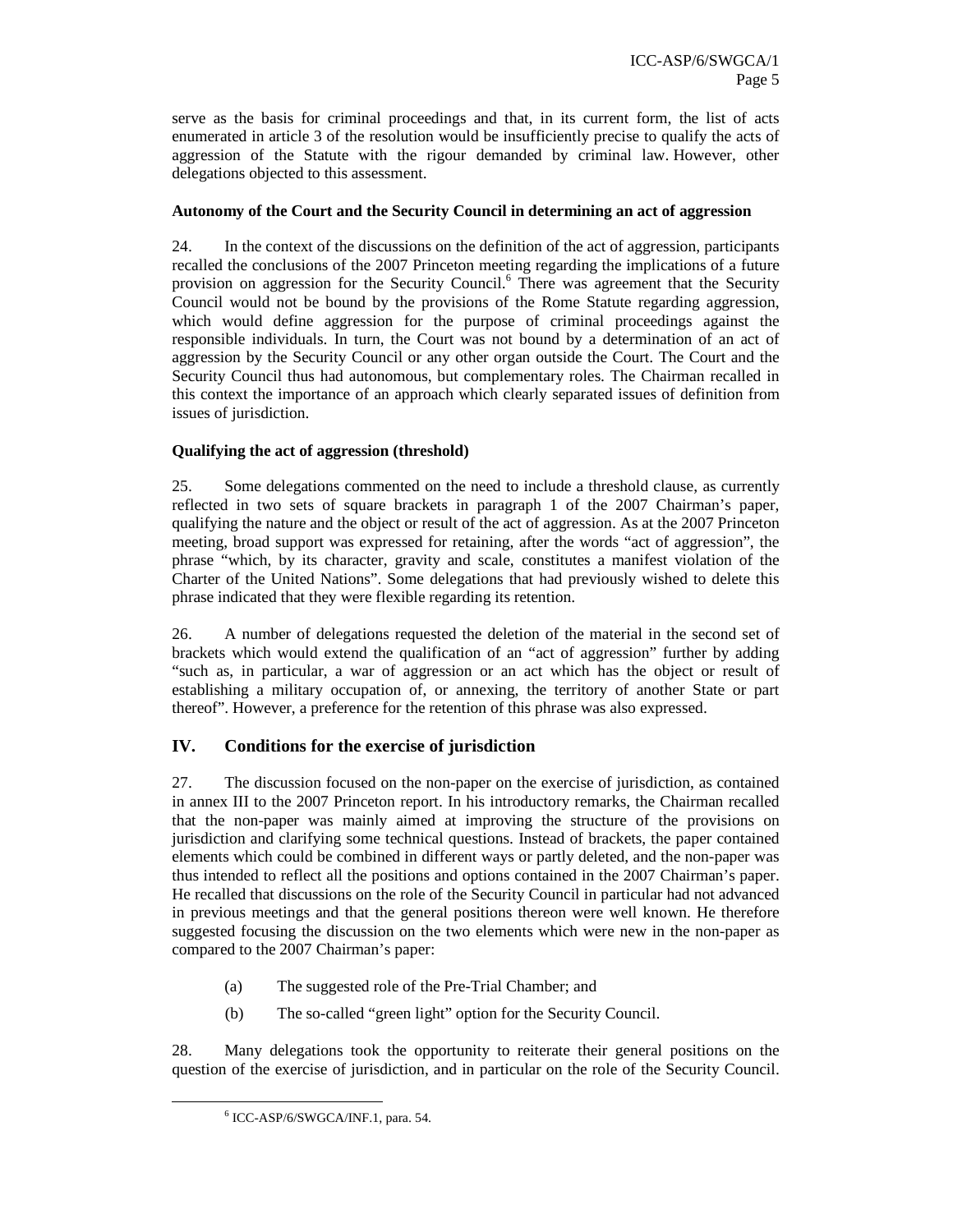These positions and their reasoning are reflected in detail in previous reports of formal and informal meetings of the Special Working Group, most recently in the 2007 Princeton report.

#### **General comments on the non-paper**

29. As in Princeton, the structure of the non-paper on the exercise of jurisdiction was generally well received. The non-paper was also welcomed for separating jurisdictional issues from the definition of aggression by creating a separate provision in the Rome Statute (article 15 bis). In this context, it was suggested that the provisions relating to the crime of aggression could be split up even further for improved clarity. Delegations also welcomed the fact that the proposed article 15 bis clarified in paragraph 1 that all of the jurisdictional triggers contained in article 13 of the Statute should apply to the crime of aggression.

30. Some delegations raised questions about the relationship between article 15 of the Rome Statute and proposed article 15 bis. The Chairman clarified that the latter did not prevent the full application of the former, including the applications of those provisions of article 15 relating to the rights of victims.

#### **Role of the Pre-Trial Chamber**

31. Paragraphs 2 and 3 of the non-paper envisage a role for the Pre-Trial Chamber with respect to investigations into the crime of aggression. The Pre-Trial Chamber would on the one hand act as a judicial filter, thereby providing checks and balances with regard to the Prosecutor's activities relating to the crime of aggression (paragraphs 2, 3 and 5 of the nonpaper). On the other hand, the Pre-Trial Chamber would be responsible for the notification of the Security Council in the absence of an existing Council decision on the matter (paragraph 4 of the non-paper). With regard to both these functions, there was limited support for the suggested role of the Pre-Trial Chamber. The view was expressed that the procedure regarding the crime of aggression should follow the existing provisions of the Rome Statute to the extent possible, and that the role envisaged for the Pre-Trial Chamber seemed rather complicated.

32. Regarding the role of the Pre-Trial Chamber as a judicial filter, some delegations emphasized that there was no need for additional checks or balances. Practical concerns were also expressed, as it appeared that the decision of the Pre-Trial Chamber came at a rather late stage in the proceedings, when the Prosecutor had already devoted considerable resources to the investigation.

33. Delegations that supported a role for the Pre-Trial Chamber as foreseen in the nonpaper considered it a means of balancing the powers of the Prosecutor, thereby allaying fears of politically motivated investigations, and preserving the independence of the Court. The proposal was also considered to be a good compromise between the different positions and of possible assistance in the search for consensus on the crime of aggression. It was recalled that the role contemplated for the Pre-Trial Chamber was already contained in the Rome Statute. The only suggested difference in the case of aggression was that it would apply to cases initiated by any of the three jurisdictional triggers contained in article 13 of the Statute, and not only in cases initiated "*proprio motu*" by the Prosecutor. In this context, it was suggested that the Pre-Trial Chamber should act as a judicial filter only in cases where the Security Council was not involved.

34. The added value of the role of the Pre-Trial Chamber in notifying the Security Council was questioned, as this would not enhance the dialogue between the Security Council and the Prosecutor. It was suggested that the notification should be communicated by the Prosecutor instead. A possible role for the President of the Court was also mentioned in this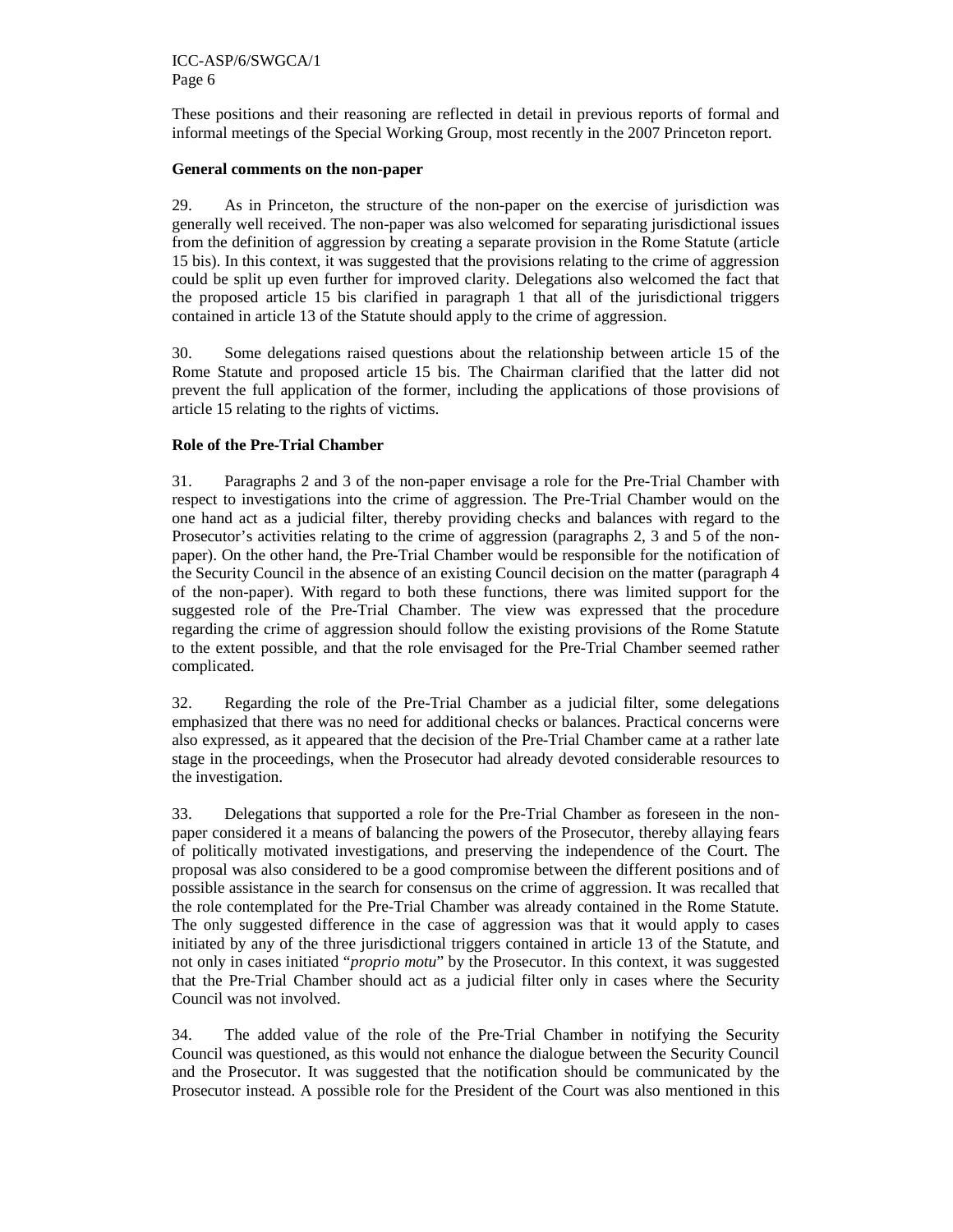respect. On the question of notification of the Security Council in general, a preference was expressed for reverting to the approach taken in paragraph 4 of the 2007 Chairman's paper.

#### **"Green light" by the Security Council**

35. The Chairman recalled that the language in paragraph 3 (b) of the non-paper on the exercise of jurisdiction reflected an attempt to provide an additional option in case the Security Council did not make a substantive determination of an act of aggression. In such a situation, there might be merit in having an explicit and active decision by the Security Council giving the Court the "green light" to proceed, without, however, making a substantive determination that an act of aggression had been committed. This option had been put forward in order to explore a possible middle ground between those who advocated exclusive competence for the Security Council and those who wished to see other scenarios under which the Court could proceed with an investigation.

36. As in Princeton, the suggested language found limited support. The wording "decided not to object" was considered unclear by some, as it did not clarify the nature of the required Security Council decision. Those delegations which rejected the option contained in paragraph 3 (a) criticized paragraph 3 (b) in a similar manner as undermining the independence of the Court, which would thus be politicized. It was also suggested that this option entailed an implicit determination of aggression and inevitably subordinated the Court to the Security Council. Others felt that it did not advance dialogue between the Security Council and the Court. Doubts were also expressed regarding the legal basis for such a provision. While the option contained in paragraph 3 (a) was linked to Article 39 of the Charter of the United Nations, this option had no such legal basis and was therefore even more incompatible with the independence of the Court.

37. Questions were raised regarding the relationship between the "green light" option and articles 13 and 16 of the Rome Statute. The Chairman clarified that the "green light" option was distinct from a Security Council referral under article 13, with which the "green light" on aggression could, however, be combined. The "green light" option was also different from article 16 of the Rome Statute, which allows the Security Council to suspend the Court's investigations. The "green light" option would not affect the functioning of either of these provisions. In response, it was then suggested that paragraph 3 (b) would not serve a useful purpose in the light of article 16. It was recalled that article 16 achieved a careful balance between the Court and the Security Council and that this was sufficient for regulating the relationship between these bodies.

38. Some delegations expressed interest in the proposal. It was argued that it would enable the Security Council to act quickly, by providing it with a further option short of making a determination of an act of aggression. The point was made that such a "green light" should be an explicit decision by the Security Council rather than an implicit one. The opinion was also expressed that the option required further clarification, in particular with regard to the modalities of a decision by the Security Council. In this connection, it was suggested that a "green light" needed to be given by the Council in a resolution adopted under Chapter VII of the Charter of the United Nations. Others expressed the view that the Assembly of States Parties had no authority to specify for the Security Council what form its decision should take.

#### **Determination of aggression by the General Assembly or the International Court of Justice**

39. Divergent views were expressed on the options contained in paragraph 3 (c) of the 2007 Chairman's paper. A number of delegations requested deletion of this paragraph since neither a role for the General Assembly nor a role for the International Court of Justice had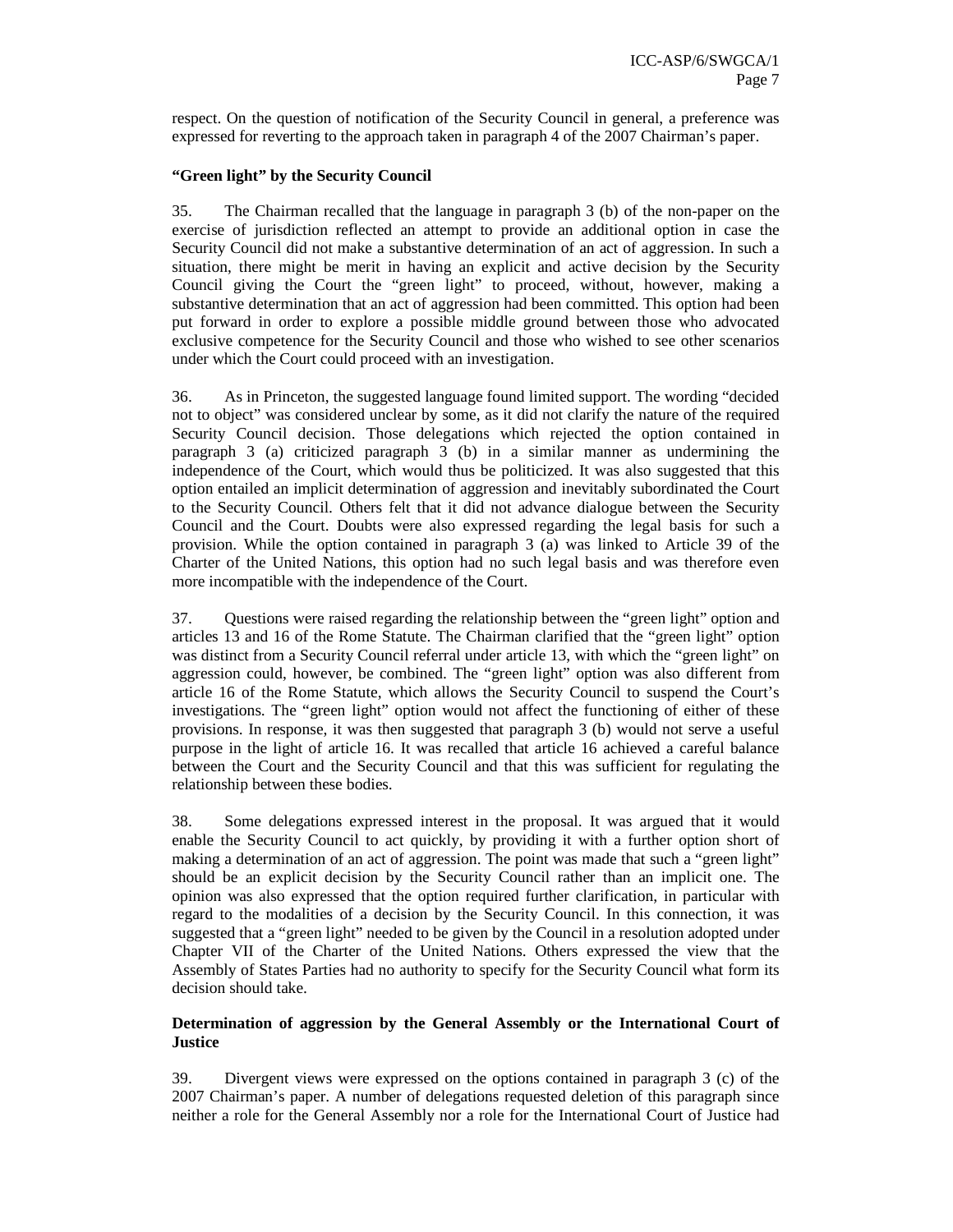-

attracted a sufficient degree of support. Other delegations insisted on retaining the options reflected in paragraph 3 (c), in particular for their potential for building a bridge between the different viewpoints. Some of the delegations speaking in favour of retention of this option supported a potential role for the General Assembly only, while having reservations about a role for the International Court of Justice, as this would create a hierarchy of international courts. In this context, the view was expressed that both paragraphs 3 (c) and 3 (b) contained compromise formulations for which the time might not yet have come. It was also commented that the drafting of this option was an improvement over previous versions.

# **V. Other substantive issues**

40. The Chairman recalled the need to take up the issue of the elements of crime and asked delegations to consider whether the elements should be adopted at the Review Conference, together with the provisions to be incorporated in the Rome Statute, or possibly at a later stage. After a brief discussion it was agreed that such a drafting exercise should not be embarked on at the present stage, as the current draft contained too many alternatives. The question could be revisited once a new version of the Chairman's paper had been produced.

41. The Chairman also recalled the need to discuss the modalities for the entry into force of the provisions relating to the crime of aggression. In this context, he drew attention to the relevant article 121 of the Rome Statute as well as to the discussions held at the 2004 and 2005 Princeton meetings.<sup>7</sup> Due to the complexity of the topic and the limited time available, a substantive discussion was deferred to a later stage.

# **VI. Future work of the Special Working Group**

42. Delegations considered the question of future meetings of the Group, based on an informal note by the Chairman outlining a roadmap to the Review Conference: The next meeting of the Group was scheduled for a resumed sixth session from 2 to 6 June 2008 in New York, followed by the seventh session to be held from 14 to 22 November 2008 in The Hague. No specific time had so far been allocated to the crime of aggression during that seventh session. The informal note suggested that the Assembly of States Parties should decide to allocate two working days for the crime of aggression during the seventh session, and that a resumed seventh session of five working days should be added in April, May or June 2009. The precise date should be fixed by the Bureau and should be approximately 12 months before the date of the Review Conference, as mandated by resolution ICC-ASP/5/Res.3. That resumed session would conclude the work of the Group. Delegations agreed with the suggestions contained in the informal note, which should be reflected in the omnibus resolution at the sixth session.

<sup>7</sup> *Official Records of the Assembly of States Parties to the Rome Statute of the International Criminal Court, Third session, The Hague, 6-10 September 2004* (International Criminal Court publication, ICC-ASP/3/25), annex II, paras. 10 to 19. See also *Official Records of the Assembly of States Parties to the Rome Statute of the International Criminal Court, Fourth session, The Hague, 28 November to 3 December 2005* (International Criminal Court publication, ICC-ASP/4/32), annex II.A, paras. 6 to 17.